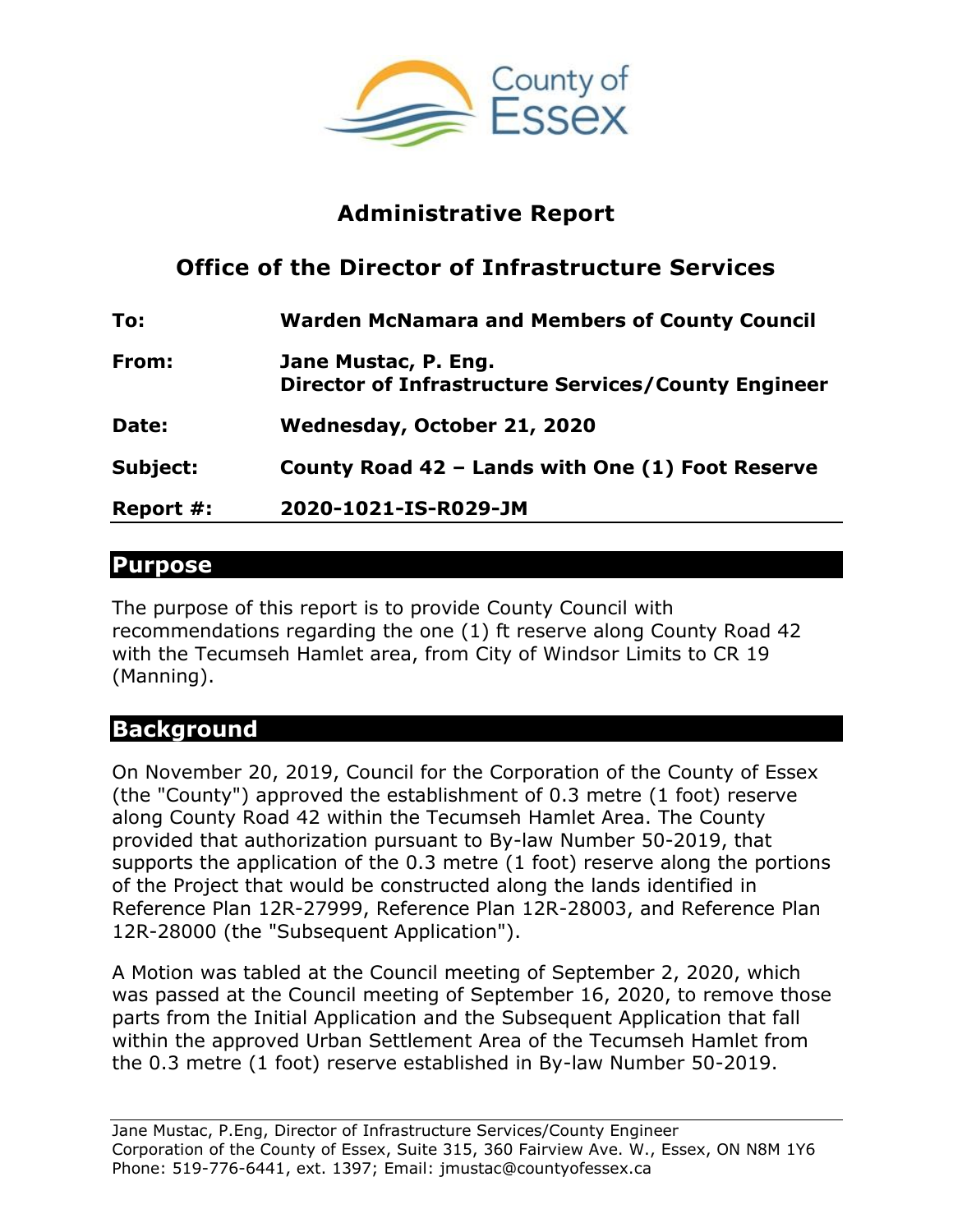#### **Discussion**

The County purchased several 'Reserves', that are narrow strips of land 0.3 metres (one foot) wide that separate properties from the road allowance. They are owned and controlled by a municipality and are typically used as an access control tool. Where an existing driveway or an approved Consent or Development Agreement necessitates the release or "lifting" of a reserve, the process was to be addressed through the County permitting program to allow legal access to the corridor.

The dedication By-Law 50-2019 allows the lifting of only part of a reserve to support the new entrance upon completion of the project. Once complete, an updated reference plan would be prepared and registered on title. As the motion requested a lifting of the reserve on all parcels, an amendment to By-Law 50-2019 is required to release the reserve designation.

The 'lifting' of the reserve means that those lands are County owned parcels, but not part of the roadway. A separate By-Law to ensure that those lands acquired are formally declared as public highway will be presented at a future meeting.

## **Financial Implications**

The Infrastructure Services Department 2020 budget has sufficient funds to support the additional legal and surveying fees.

#### **Recommendation**

That County Council adopt By-Law 2020-41 to amend By-Law 50-2019, with exclusions as identified.

Respectfully Submitted

Jane Mustac

Originally Signed by Jane Mustac, P.Eng, Director of Infrastructure Services/County Engineer